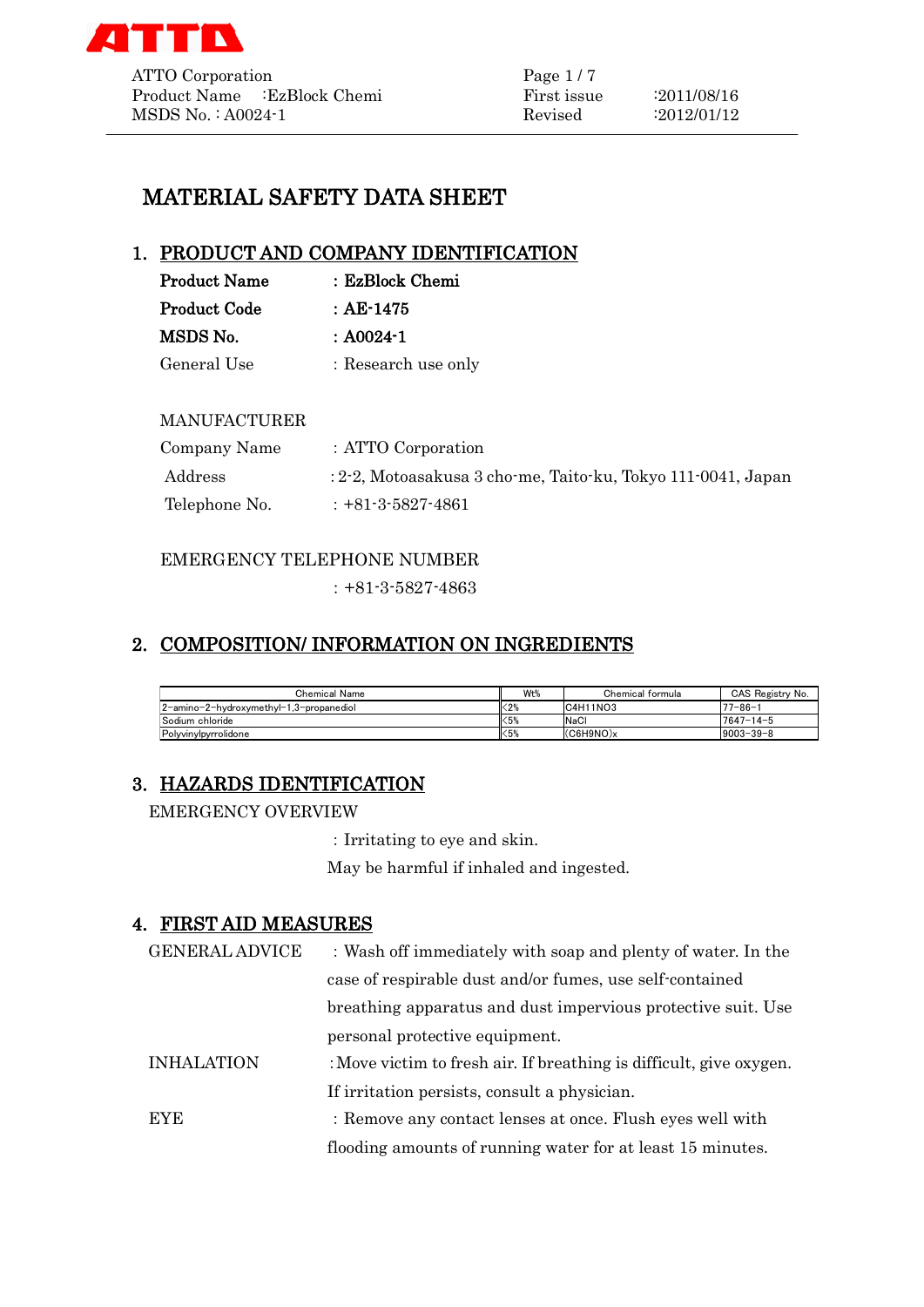

| ATTO Corporation             | Page $2/7$  |                    |  |
|------------------------------|-------------|--------------------|--|
| Product Name : EzBlock Chemi | First issue | $\cdot 2011/08/16$ |  |
| $MSDS No. : A0024-1$         | Revised     | $\cdot 2012/01/12$ |  |

|                  | Assure adequate flushing by separating the eyelids with       |
|------------------|---------------------------------------------------------------|
|                  | sterile fingers. If irritation persists, consult a physician. |
| <b>SKIN</b>      | : Remove contaminated clothing. Wash thoroughly with soap     |
|                  | and water. If irritation persists, consult a physician.       |
| <b>INGESTION</b> | : Rinse mouth, give plenty of water to dilute the substance.  |
|                  | Never give anything by mouth to an unconscious person.        |
|                  | Consult a physician.                                          |

#### 5. FIRE FIGHTING MEASURES

FLAMMABLE PROPERTIES

:Not flammable

EXTINGUISHING MEDIA

:Carbon dioxide, dry chemical, foam water.

#### FIRE FIGHTING INSTRUCTIONS

:Self-contained breathing apparatus required.

Firefighters should wear the usual protective gear.

#### 6. ACCIDENTAL RELEASE MEASURES

#### PERSONAL PRECAUTIONS

:Remove ignition sources and ventilate the area. In case of insufficient ventilation, wear suitable respiratory equipment. Avoid raising dust and avoid contact with skin and eyes.

#### ENVIRONMENTAL PRECAUTIONS

:Prevent spills from entering sewers, watercourses or low areas.

#### METHODS FOR CLEANING UP

:Do not touch spilled material without suitable protection (See section 8). After materials completely picked up, wash the spill site with soap and water and ventilate the area. Put all wastes in a plastic bag for disposal and seal it tightly. Remove clean, or dispose of contaminated clothing.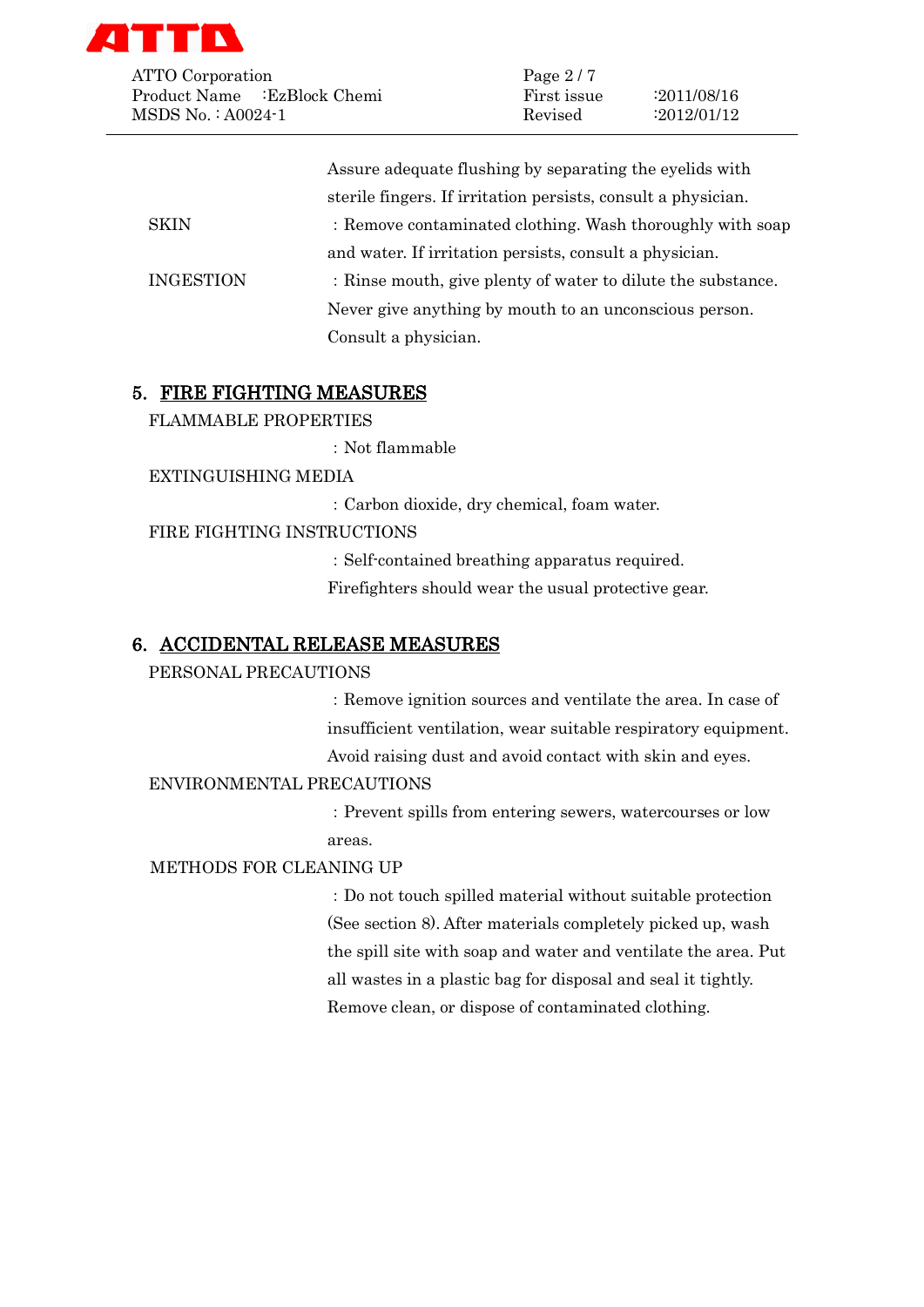

ATTO Corporation Page 3/7 Product Name :EzBlock Chemi First issue :2011/08/16 MSDS No. : A0024-1 Revised :2012/01/12

## 7. HANDLING AND STORAGE

| <b>HANDLIN</b> | : Protect against physical damage. Avoid breathing dust.       |
|----------------|----------------------------------------------------------------|
|                | Wash thoroughly after handling. Keep out of reach of children. |
|                | Avoid contact with skin, eyes and clothing.                    |
| <b>STORAGE</b> | : Store at Room Temperature. Store away from oxidizers.        |

### 8. EXPOSURE CONTROLS / PERSONAL PROTECTION

ENGINEERING MEASURES

:Use exhaust ventilation to keep airborne concentrations below exposure limits.

Use only with adequate ventilation.

VENTILATION : Local Exhaust ; Necessary,

Mechanical (General); Recommended

### PERSONAL PROTECTION;

Respiratory protection

|                 | : Use a NIOSH/MSHA or European Standard EN149          |
|-----------------|--------------------------------------------------------|
|                 | approved respirator if the vapor concentrations exceed |
|                 | regulatory guidelines.                                 |
| Hand protection | : Chemical resistant gloves                            |
| Eye protection  | : Safety glasses (Chemical goggles)                    |

Skin protection : Protective clothing

#### CONTROL PARAMETER

OSHA Final Limits: None established

 $ACGIH TIV(s)$  : None established

### 9. PHYSICAL AND CHEMICAL PROPERTIES

Appearance : liquid (clear) Odor : Odorless pH :7.5 Boiling Point / Boiling Range :Not available Melting Point / Melting Range :Not available Decomposition Temperature :Not available Flash Point : Not available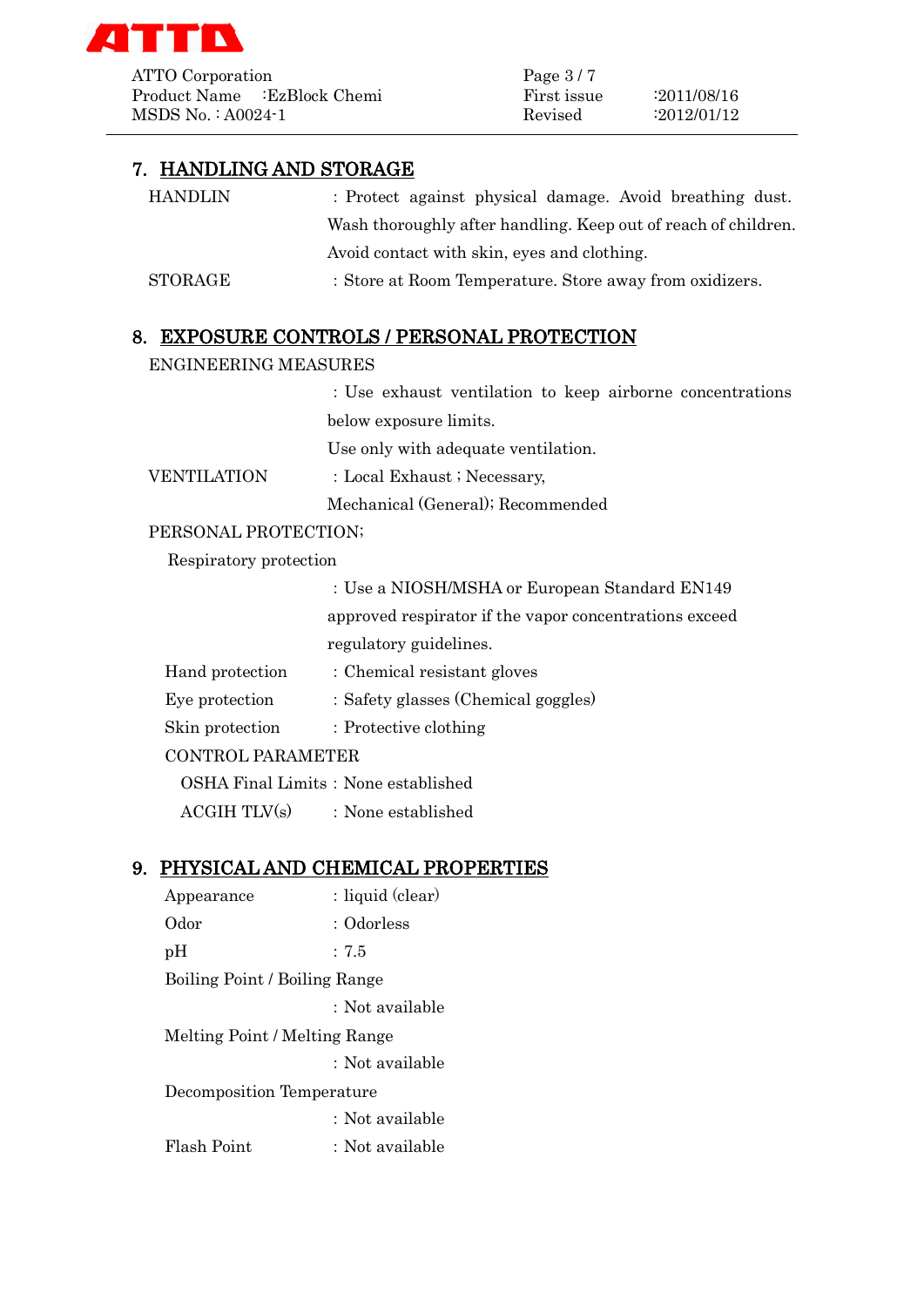

ATTO Corporation Page 4/7 Product Name :EzBlock Chemi First issue :2011/08/16 MSDS No. : A0024-1 Revised :2012/01/12

Auto Ignition Temperature

|                                          | : Not available |
|------------------------------------------|-----------------|
| Flammability                             | : Not flammable |
| <b>Explosive Properties</b>              | : Not available |
| <b>Oxidizing Properties</b>              | : Not available |
| Vapor Pressure                           | : Not available |
| <b>Relative Density</b>                  | : Not available |
| Solubility                               | : Not available |
| Partition Coefficient (n-octanol /water) |                 |
|                                          | : Not available |
| Viscosity                                | : Not available |
| Vapor Density                            | : Not available |
| <b>Evaporation Rate</b>                  | : Not available |

# 10.STABILITY AND REACTIVITY

CONDITIONS TO AVOID

|                           | : Sunlight, heat, moisture             |
|---------------------------|----------------------------------------|
| <b>STABILITY</b>          | : Stable for two years at cold storage |
| <b>MATERIALS TO AVOID</b> |                                        |

:Oxidizers, alkalis, Strong Acids

HAZARDOUS REACTIONS / DECOMPOSITION PRODUCTS

:Carbon monoxide, Nitrogen oxide,

## 11.TOXICOLOGICAL INFORMATION

Acute Toxicity : Not available Eye Irritation : Not available Skin Irritation : Not available Sensitization : Not available Repeated Dose Toxicity :Not available Chronic Toxicity : Not available Mutagenicity : Not available Carcinogenicity : Not available Reproductive and Developmental Toxicity :Not available

## 12.ECOLOGICAL INFORMATION